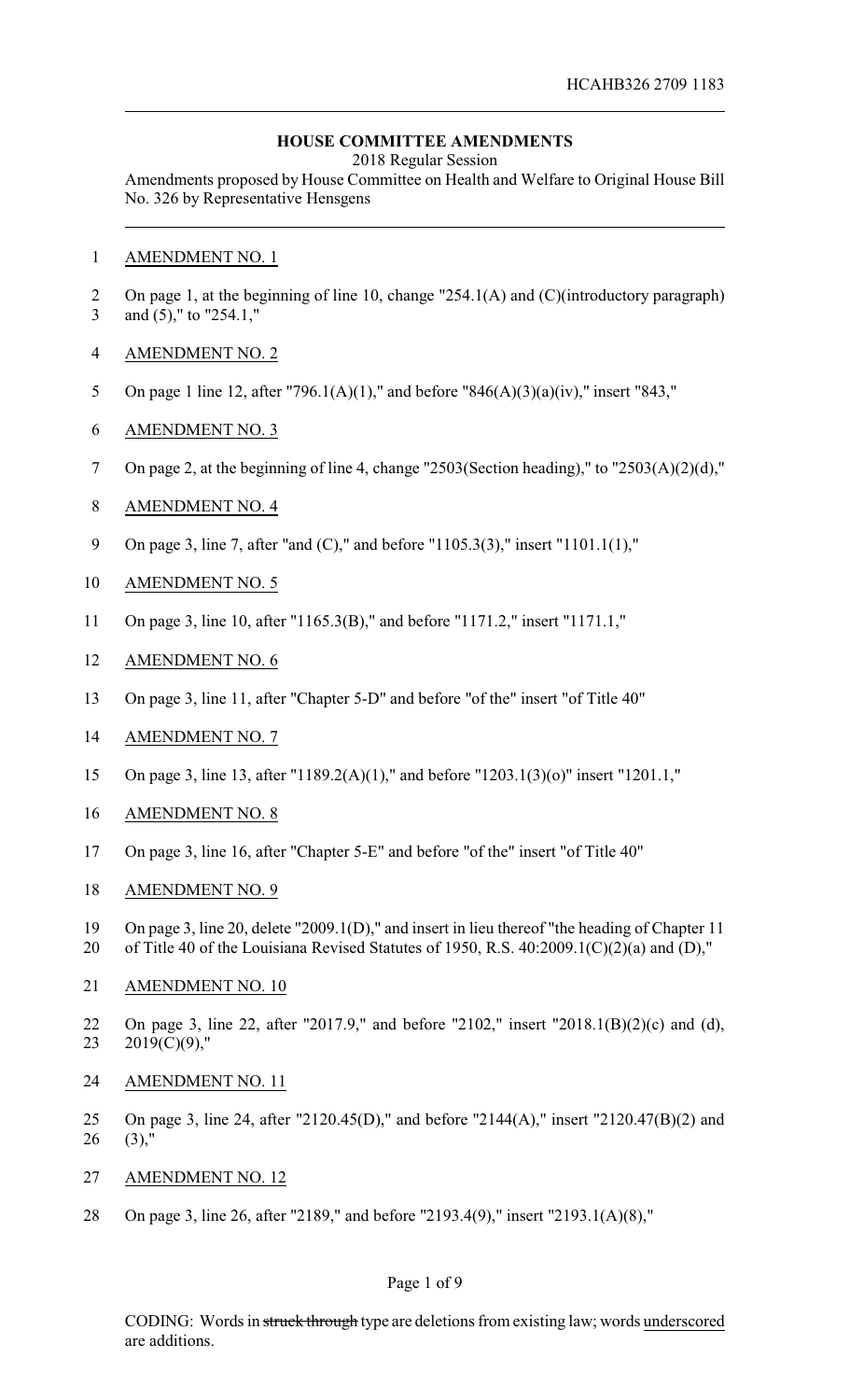## AMENDMENT NO. 13

2 On page 4, line 1, after "and  $(3)$ ," and before "2845 $(A)(6)$ " delete "and"

# AMENDMENT NO. 14

 On page 4, line 2, at the beginning of the line insert "and 2845.1," and after "52.1(F)(3)(b)," and before "56(A)," insert "54,"

# AMENDMENT NO. 15

- On page 4, at the end of line 22, change "1015(4)(i) and" to "1015(4)(i), 1354, and"
- AMENDMENT NO. 16
- On page 20, line 27, after "and (L)," delete the remainder of the line and at the beginning of line 28 change "paragraph) and (5)," to "254.1,"
- AMENDMENT NO. 17
- On page 26, line 7, delete "through 2826" and insert "et seq"
- AMENDMENT NO. 18
- On page 26, delete line 8 in its entirety and insert in lieu thereof the following:

 "B. In connection with such administration, maintenance, and operation, the department is authorized to incur debt and issue bonds, notes, or other evidence of indebtedness, and is authorized to pledge the sums in, credited to, or payable to the Drinking Water Revolving Loan Fund as security for the debt of other entities, and is authorized to arrange, provide for, and pay the cost of credit enhancement devices for its debt and the debt of other entities in order to provide funds in connection with the Drinking Water Revolving Loan Fund Program. Any such evidence of indebtedness, guarantee, pledge, or credit enhancement device shall be authorized, executed, and delivered by the secretary or his designee in accordance with the provisions of and subject to the limitations provided in R.S. 40:2821 through 2826 25 of the Drinking Water Revolving Loan Fund et seq."

- AMENDMENT NO. 19
- On page 26, line 11, delete "is authorized to" and insert "may do all of the following"
- AMENDMENT NO. 20
- On page 26, delete lines 12 through 19 in their entirety and insert in lieu thereof the following:
- "(1) To authorize Authorize, by executive order, the issuance, sale, execution, and delivery of bonds, notes, or other evidences of indebtedness of the department, obligations representing guarantees by the department of the debt of other entities, and the granting of pledges of the sums deposited in, credited to, or payable to the Drinking Water Revolving Loan Fund as created and provided in R.S. 40:2821 et seq., including sums to be received pursuant to letters of credit, as security for the debts of other entities, subject to the approval of the State Bond Commission.
- 39 (2) To administer Administer the financial aspects of the Drinking Water Revolving Loan Fund as established in R.S. 40:2821 through 2826 et seq. The 41 secretary is also authorized to may also enter into contracts and other agreements in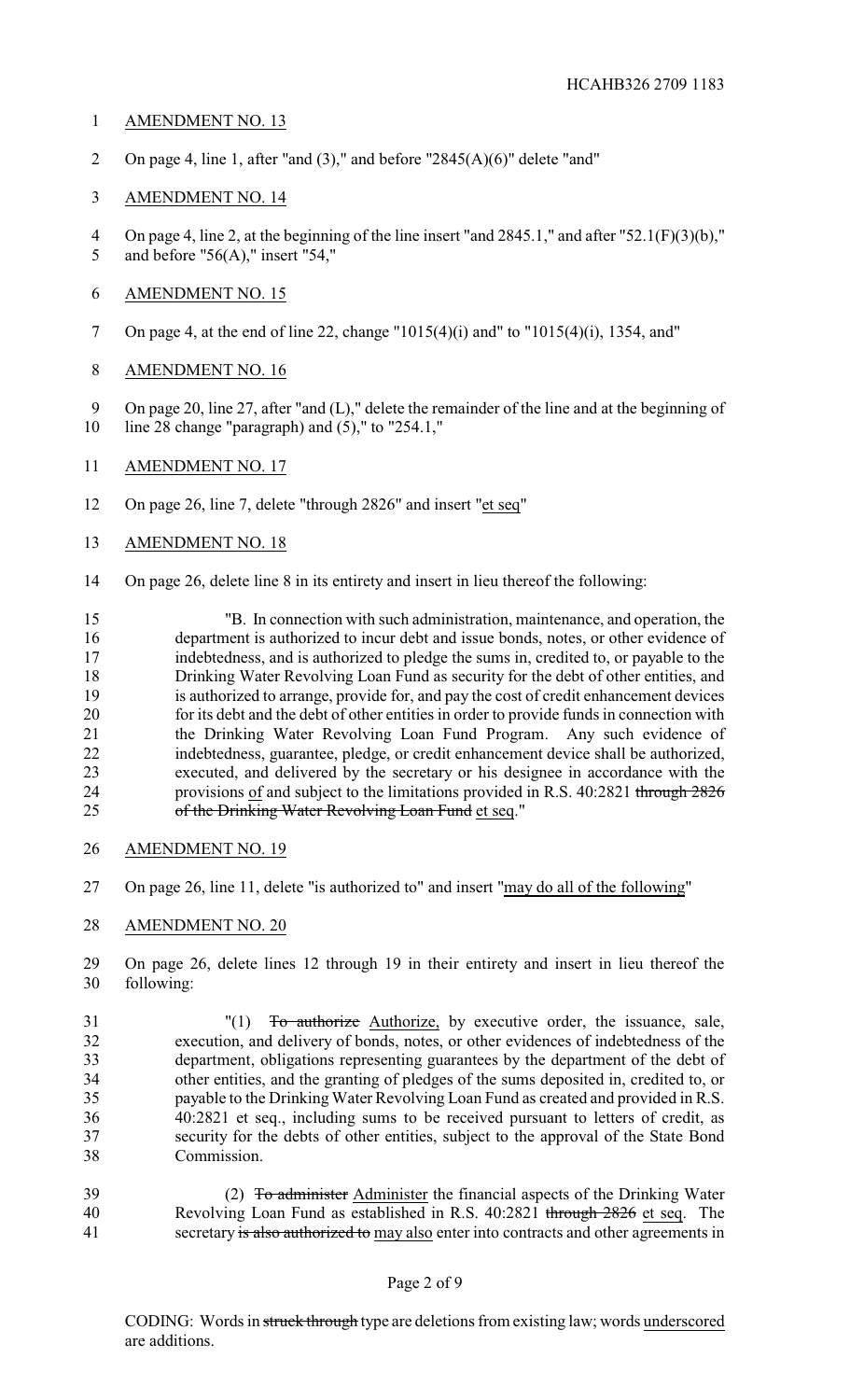connection with the operation of the Drinking Water Revolving Loan Fund to the extent necessary or convenient for the implementation of the Drinking Water Revolving Loan Fund Program.

 (3) To adopt Adopt and promulgate rules and regulations for the administration of the Drinking Water Revolving Loan Fund, provided such rules and regulations shall not take effect unless approved by the House of Representatives Ways and Means Committee and the Senate Revenue and Fiscal Affairs Committee House Committee on Ways and Means and the Senate Committee on Revenue and Fiscal Affairs.

 (4) The secretary of the Louisiana Department of Health, hereafter the 11 "department", is hereby authorized to issue Issue, incur, and deliver debt evidenced by bonds, notes, or other evidences of indebtedness, payable from or secured by sums deposited in, credited to, or to be received in, including sums received pursuant to letters of credit, by the department in the Drinking Water Revolving Loan Fund 15 as created and established in R.S. 40:2821 through 2826 et seq. The department is **further authorized to** may also undertake, and to issue, and deliver evidences of its 17 guarantee of the debt of other entities and is authorized to may enter and execute pledges of the sums deposited in, credited to, or to be received in the Drinking Water Revolving Loan Fund, including payments pursuant to letters of credit, to secure the debt of other entities. Such bonds, notes, or other evidences of indebtedness, such guarantees, and such pledges issued and delivered pursuant to the authority hereof shall constitute special and limited obligations of the department, and shall not be secured by the full faith and credit of the state of Louisiana, any source of revenue of the state of Louisiana other than those sums on deposit in, credited to, or to be received in the DrinkingWater Revolving Loan Fund including payments to be made 26 pursuant to letters of credit. It is hereby found and determined that such Such bonds, notes, or other evidences of indebtedness, guarantees, and pledges shall constitute revenue bonds, debts, or obligations within the meaning of Article VII, Section 6(C) of the Constitution of Louisiana and shall not constitute the incurring of state debt thereunder. Withdrawals from the Drinking Water Revolving Loan Fund to pay debt service on any bond, note, or other evidence of indebtedness, obligation of guarantee of any debt, or pledge to secure any debt does not constitute and shall not be subject to annual appropriation by the legislature as provided by Article III, Section 16 of the Constitution of Louisiana.

 (5) The department is hereby authorized to issue Issue, execute, and deliver refunding bonds, notes, or other evidences of indebtedness for the purpose of refunding, readjusting, restructuring, refinancing, extending, or unifying in whole or 38 any part of its outstanding obligations., and further the department is hereby authorized to issue

 (6) Issue short-term revenue notes for the purposes of anticipating any revenues to be received by the department in connection with the Drinking Water Revolving Loan Fund.

 $\left(6\right)$  D. Bonds, notes, or other evidences of indebtedness of the department may bear, and the department may guarantee or pledge the assets of the Drinking Water Revolving Loan Fund to the payment of debt of other entities that bear, a rate or rates of interest at fixed, variable, or adjustable rates. Any such obligation may be non-interest bearing in the form of capital appreciation obligations."

- AMENDMENT NO. 21
- On page 30, at the end of line 27, insert "843,"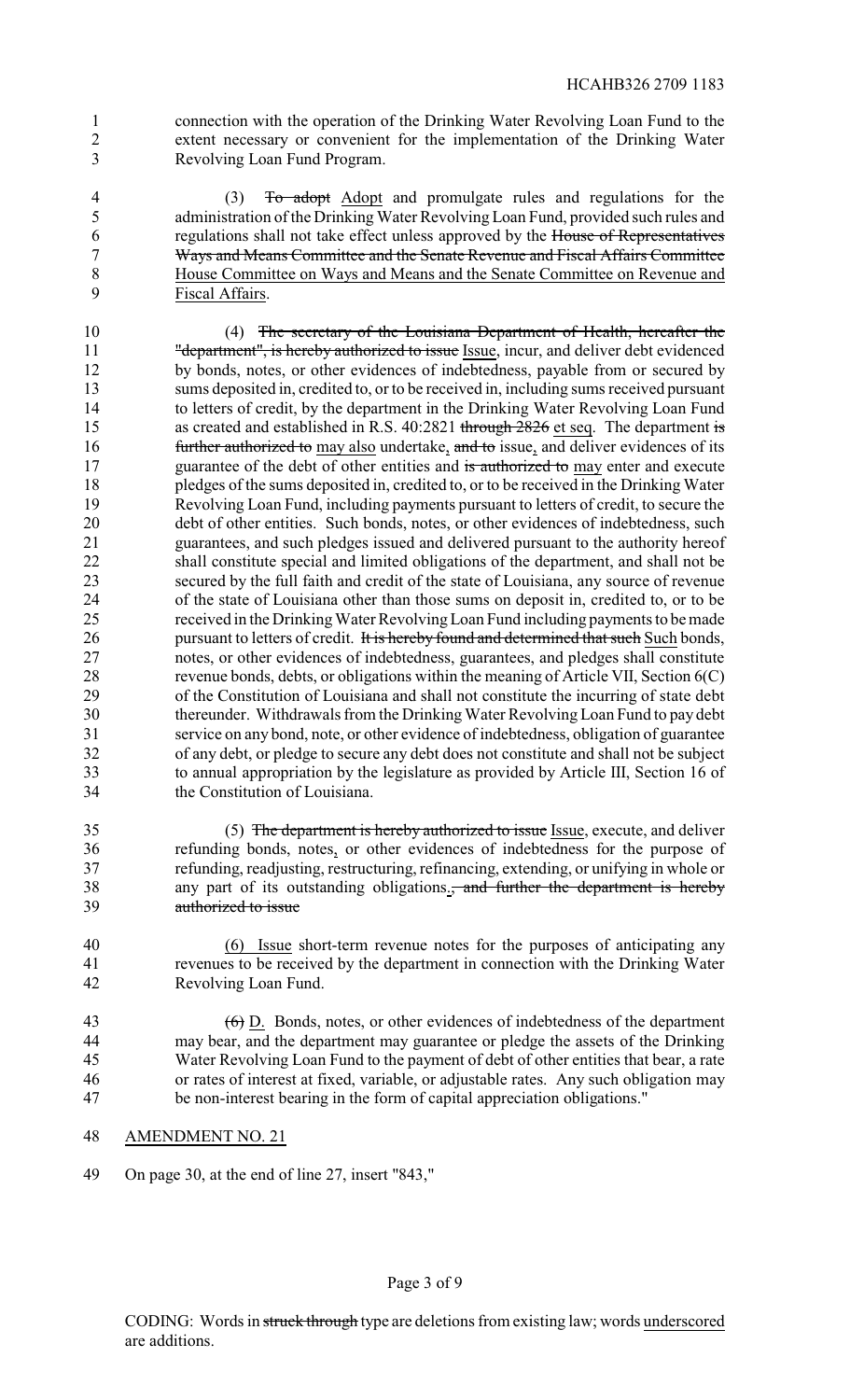# AMENDMENT NO. 22 On page 31, line 9, delete "2503(Section heading)," and insert in lieu thereof 3  $"2503(A)(2)(d),"$  AMENDMENT NO. 23 On page 33, between lines 25 and 26, insert the following: "§843. Registration and display of certificate

7 A. The board shall register each certificate in the office of health services 8 and environmental quality public health of the Louisiana Department of Health.

- 9 B. Each Every certificate holder shall display his certificate in a conspicuous place in his office or place of business.
- \* \* \*"

#### AMENDMENT NO. 24

On page 61, between lines 12 and 13, insert the following:

| 14 |                                                   |  |  |
|----|---------------------------------------------------|--|--|
| 15 |                                                   |  |  |
| 16 | (2) The ex officio members of the board shall be: |  |  |

- 17 \* \* \* \* 18 (d) The director of the Bureau of Health Services Financing bureau of health
- services financing of the Louisiana Department of Health or his designee."
- AMENDMENT NO. 25
- On page 83, line 25, after "and (C)," and before "1105.3(3)," insert "1101.1(1),"
- AMENDMENT NO. 26
- On page 83, line 27, after "1165.3(B)," and before "1171.2," insert "1171.1,"
- AMENDMENT NO. 27
- On page 83, line 28, after "Chapter 5-D" and before "of the" insert "of Title 40"
- AMENDMENT NO. 28
- On page 84, line 1, after "1189.2(A)(1)," and before "1203.1(3)(o)" insert "1201.1,"
- AMENDMENT NO. 29
- On page 84, line 4, after "Chapter 5-E" and before "of the" insert "of Title 40"
- AMENDMENT NO. 30
- On page 84, line 7, delete "2009.1(D)," and insert in lieu thereof "the heading of Chapter 11
- of Title 40 of the Louisiana Revised Statutes of 1950, R.S. 40:2009.1(C)(2)(a) and (D),"

# Page 4 of 9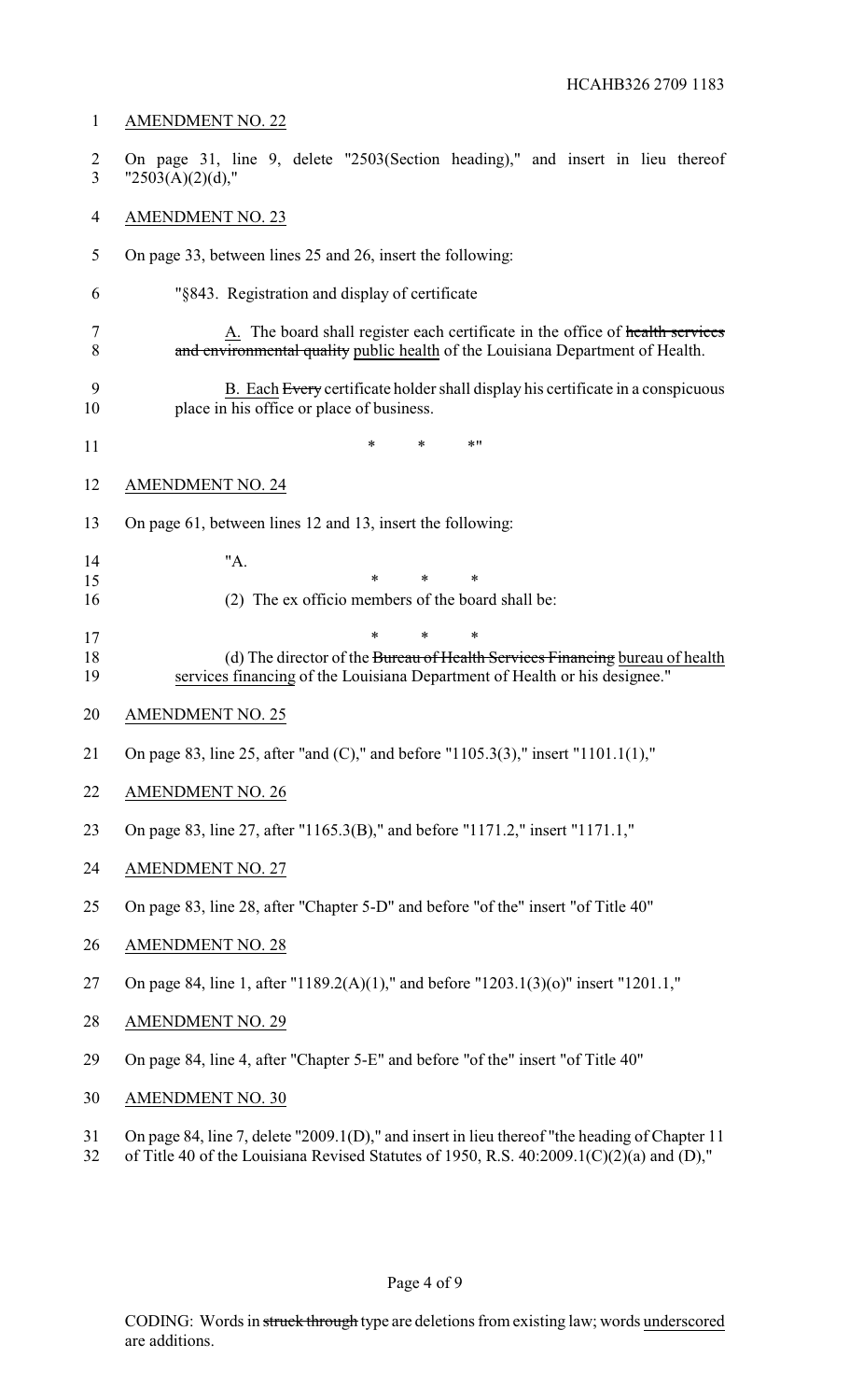- AMENDMENT NO. 31
- On page 84, line 9, after "2017.9," and before "2102," insert "2018.1(B)(2)(c) and (d), 3 2019(C)(9),"
- AMENDMENT NO. 32
- On page 84, line 11, after "2120.45(D)," and before "2144(A)," insert "2120.47(B)(2) and (3),"
- AMENDMENT NO. 33
- On page 84, line 13, after "2189," and before "2193.4(9)," insert "2193.1(A)(8),"
- AMENDMENT NO. 34
- On page 84, at the end of line 16, delete "and"
- AMENDMENT NO. 35
- On page 84, at the beginning of line 17, insert "2845.1, and"
- AMENDMENT NO. 36
- On page 133, between lines 9 and 10, insert the following:
- "§1101.1. Legislative intent
- The legislature finds and declares that:

 (1) Certain nursing home and related facilities, residential care/assisted 18 living residential care facilities, assisted living facilities, adult congregate living facilities, home health agencies, home- and community-based service providers 20 which provide adult day care services, hospices, and continuing care retirement<br>21 communities are presently known to offer to provide or provide a special program 21 communities are presently known to offer to provide or provide a special program<br>22 communities are presently known to offer to provide or provide a special program<br>22 communities are presents who have Alzheimer's disea or special unit for persons who have Alzheimer's disease or a related disorder.

- 23 \* \* \* \* \* \*
- AMENDMENT NO. 37
- On page 140, between lines 3 and 4, insert the following:
- 

"§1171.1. Purpose; intent; insurance and R.S. 40:1157.3 not affected

 The legislature recognizes that confidentiality protection for information related to human immunodeficiency virus (HIV) infection and acquired immunodeficiency syndrome (AIDS) is an essential public health measure. In order to retain the full trust and confidence of persons at risk, the state has an interest both in assuring that HIV test results are not improperly disclosed and in having clear and certain rules for the disclosure of such information. By providing additional protection for the confidentiality of HIV test results, the legislature intends to encourage the expansion of voluntary confidential testing for HIV so that individuals may come forward, learn their health status, make decisions regarding the appropriate treatment, and change behaviors that put them and others at risk of infection. The legislature also recognizes that confidentiality protections can limit the risk of discrimination and the harm to an individual's interest in privacy that unauthorized disclosure of HIV test results can cause. It is not the intent of the legislature to create any new right, right of action, or cause of action or eliminate any

#### Page 5 of 9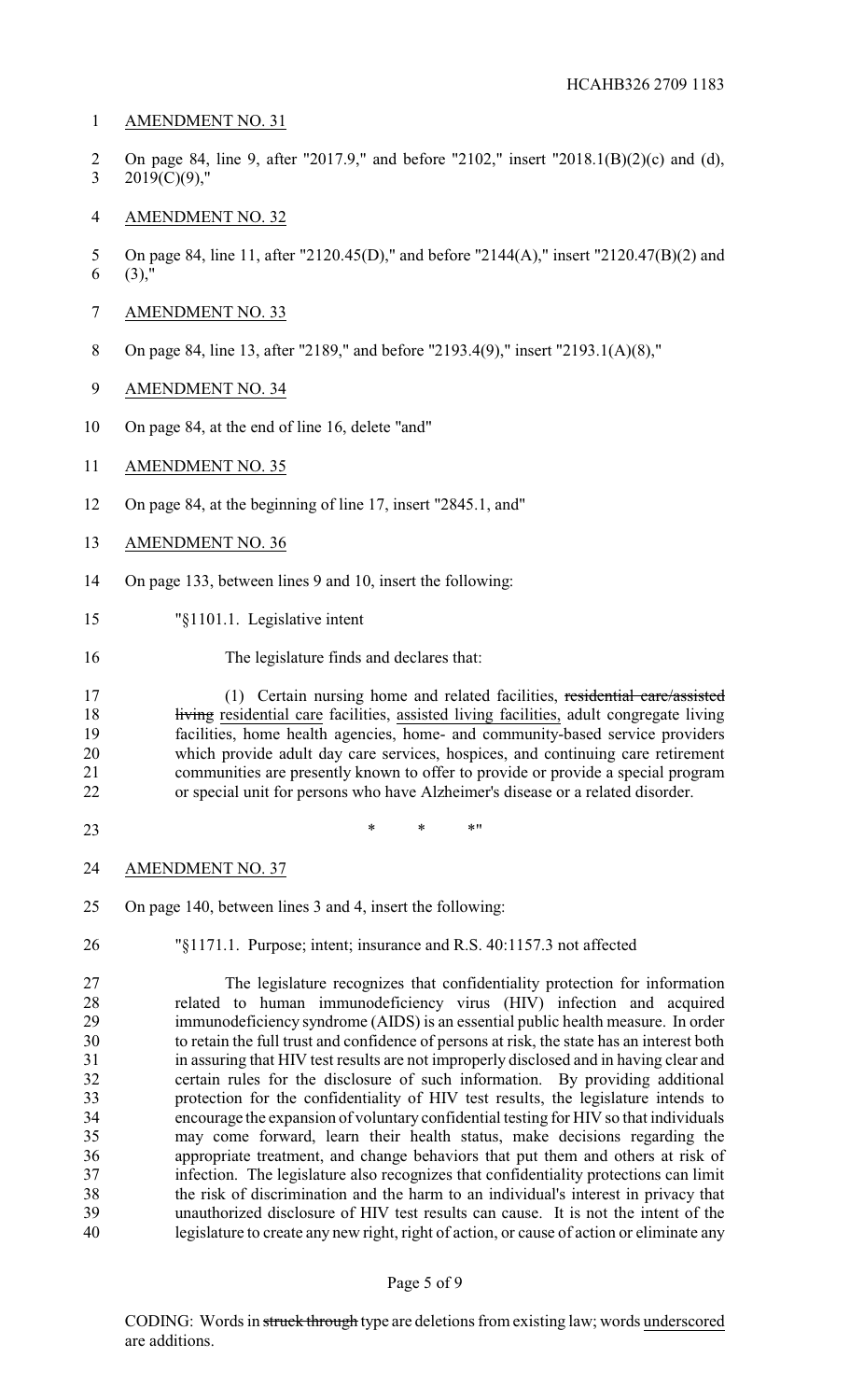|    | right, right of action, or cause of action existing under current law. It is further not |
|----|------------------------------------------------------------------------------------------|
|    | the intent of the legislature that this Chapter repeal, amend, or in any way affect the  |
|    | provisions of R.S. 40:1157.3 relative to the ability of a physician or employee of a     |
| 4  | hospital who may become infected with the human immunodeficiency virus HIV to            |
|    | test the blood of a patient without the patient's consent. It is the intent of the       |
| 6  | legislature that in the case of a person applying for or already insured under an        |
|    | insurance policy, who will be or has been the subject of a test to determine infection   |
| 8  | for human immunodeficiency virus (HIV) HIV, all facets of insurers' practices in         |
| 9  | connection with HHV related HIV-related testing and HIV test results and all facets      |
| 10 | of other entities' and individuals' interactions with insurers relating to HIV related   |
| 11 | HIV-related testing or HIV test results shall be governed exclusively by Title 22 of     |
| 12 | the Louisiana Revised Statutes of 1950 and any regulations promulgated pursuant          |
| 13 | thereto by the commissioner of the Department of Insurance insurance who shall           |
| 14 | have the authority to promulgate such regulations."                                      |
| 15 | <b>AMENDMENT NO. 38</b>                                                                  |

On page 144, between lines 15 and 16, insert the following:

"§1201.1. Clinical preceptor nurse aide training program; legislative intent

 The Legislature of Louisiana hereby finds that there is a serious need for adequately trained certified nurse aides and, therefore, it is in the best interest of the state to maximize the opportunities which are available to students who are seeking to become certified nurse aides. The legislature further finds that a clinical preceptor 22 nurse aide training program operated by the Louisiana Technical and Community Community and Technical College System in conjunction with nursing homes located throughout the state not only provides a viable method of training but also provides such training at a considerably lower cost than the traditional method of 26 training.

- AMENDMENT NO. 39
- On page 156, after line 28, insert the following:

 $\cdots$  \* \* \* \* "

- "CHAPTER 11. STATE DEPARTMENT OF HOSPITALS HEALTH
- 

31 \* \* \* \* \* \*

- AMENDMENT NO. 40
- On page 157, between lines 2 and 3, insert the following:
- "C.
- 35 \* \* \* \*
- (2) Ex officio members of the committee shall be:
- (a) The assistant secretary of the office of health services and environmental 38 quality public health.
- \* \* \*"
- AMENDMENT NO. 41
- On page 161, between lines 6 and 7, insert the following:
- "§2018.1. Louisiana Commission on HIV, AIDS, and Hepatitis C

CODING: Words in struck through type are deletions from existing law; words underscored are additions.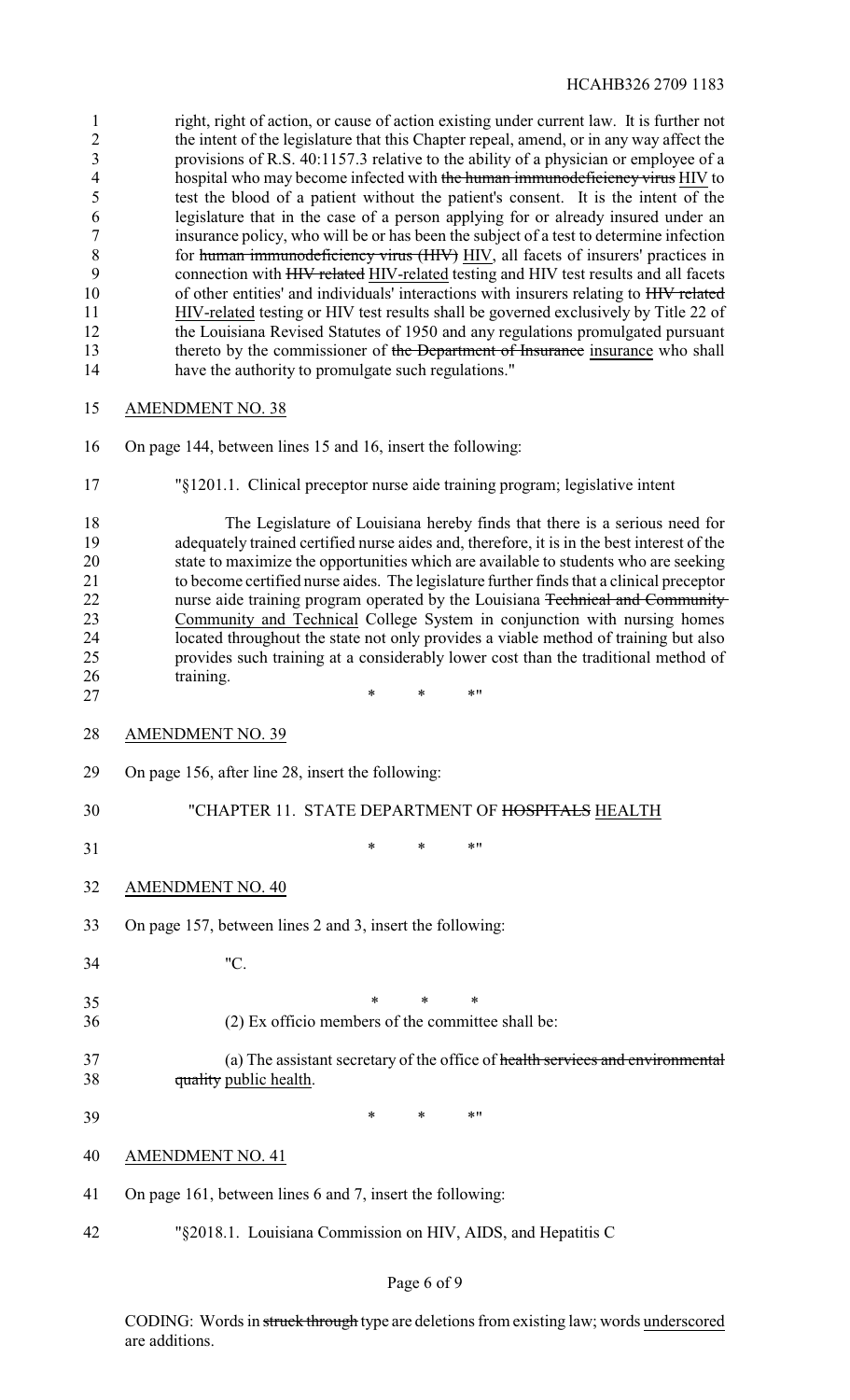1 \* \* \* \* B. \* \* \* (2) Eleven members shall be appointed by the governor by virtue of their position as follows: \* \* \* (c) Four representatives from the Louisiana Department of Health, who have knowledge of policies related to HIV, AIDS, and hepatitis C, and who work in the 9 office of public health, office of behavioral health, and the office bureau of health services financing, respectively. 11 (d) The commissioner of the Department of Insurance insurance or his designee. \* \* \* §2019. Child death investigation \* \* \* C. Child Death Review Panel. There is established within the Louisiana Department of Health the Louisiana State Child Death Review Panel, hereinafter referred to as the "state panel" which shall be composed of twenty-seven persons. Members of the panel shall include: \* \* \* 21 (9) The commissioner of the Department of Insurance insurance or his designee. designee. 23 \* \* \* \* \* \* AMENDMENT NO. 42 On page 167, between lines 20 and 21, insert the following: "§2120.47. Moratorium; exceptions \* \* \* 28 B. If the department determines that there is a need for new or additional<br>29 adult day health care providers in a certain geographic location, the department may adult day health care providers in a certain geographic location, the department may approve and enroll a new or additional adult day health care provider into the Title XIX program. The department shall promulgate and publish rules in accordance with the Administrative Procedure Act to provide for the following: 33 (1) Criteria and processes for determining whether such a need exists; and. (2) Procedures for selecting an adult day health care provider to be approved 35 and enrolled into the Title XIX program once a need has been determined; and. 36 \* \* \* \* \* \* AMENDMENT NO. 43 On page 171, line 11, delete "behavorial" and insert "behavioral" AMENDMENT NO. 44 On page 171, between lines 24 and 25, insert the following: "§2193.1. Purpose and definitions A. The purpose of this Part is to authorize the Louisiana Department of Health to promulgate and publish rules and regulations to provide for the health, safety, and welfare of children in pediatric day health care facilities and to provide

HCAHB326 2709 1183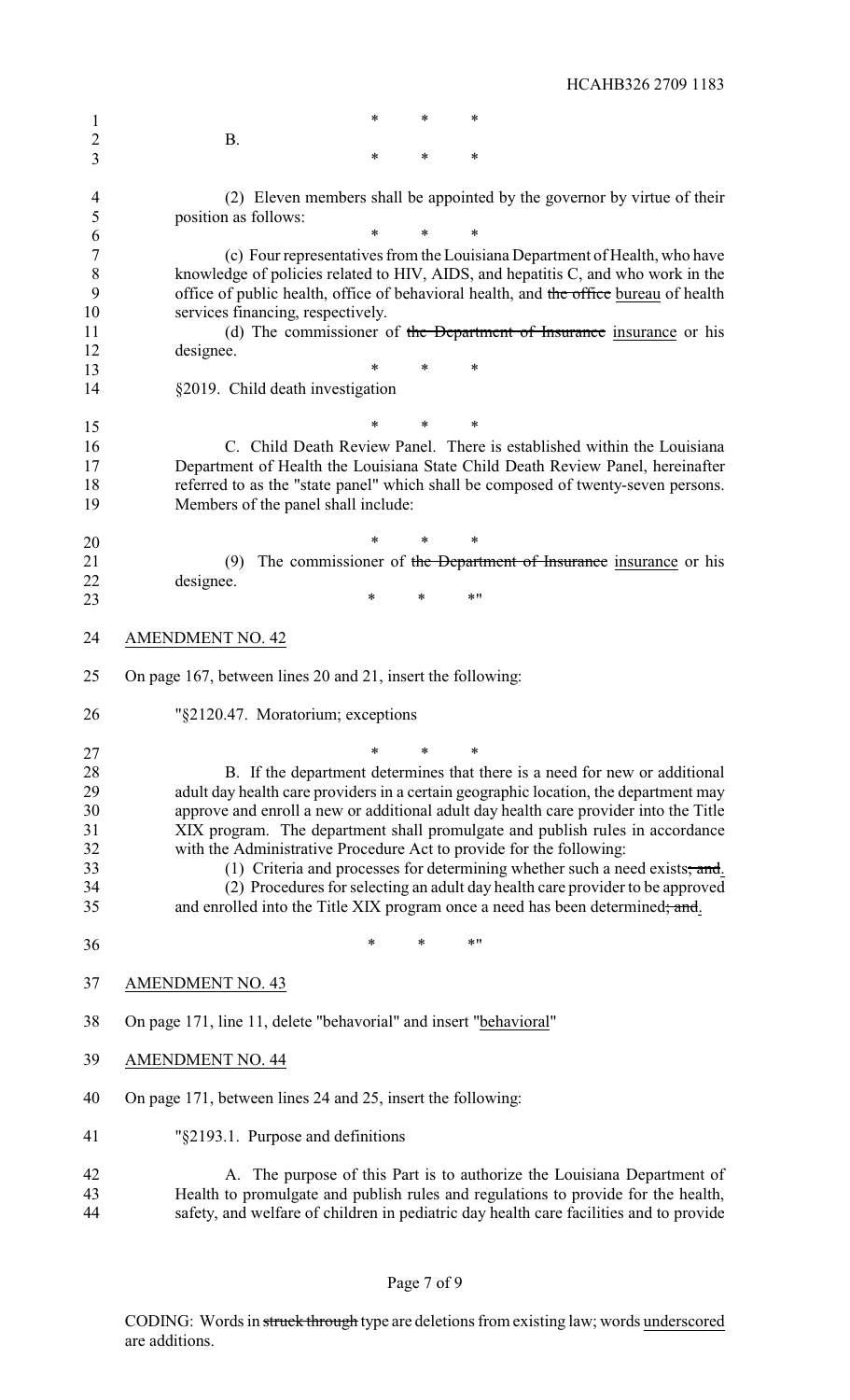| $\mathbf{1}$<br>$\overline{2}$               | for the safe operation of these facilities. The department shall consult with the<br>following organizations in the development of the rules and regulations:                                                                                                                                                                                                                                                                                                                                                                                                                                                                                                   |
|----------------------------------------------|-----------------------------------------------------------------------------------------------------------------------------------------------------------------------------------------------------------------------------------------------------------------------------------------------------------------------------------------------------------------------------------------------------------------------------------------------------------------------------------------------------------------------------------------------------------------------------------------------------------------------------------------------------------------|
| 3                                            | *<br>*<br>*                                                                                                                                                                                                                                                                                                                                                                                                                                                                                                                                                                                                                                                     |
| 4<br>5                                       | (8) The Department of Children and Family Services' child care assistance<br>program of the state Department of Education.                                                                                                                                                                                                                                                                                                                                                                                                                                                                                                                                      |
| 6                                            | $*$ "<br>$\ast$<br>$\ast$                                                                                                                                                                                                                                                                                                                                                                                                                                                                                                                                                                                                                                       |
| $\tau$                                       | <b>AMENDMENT NO. 45</b>                                                                                                                                                                                                                                                                                                                                                                                                                                                                                                                                                                                                                                         |
| 8                                            | On page 183, between lines 7 and 8, insert the following:                                                                                                                                                                                                                                                                                                                                                                                                                                                                                                                                                                                                       |
| 9                                            | "§2845.1. Public records exception                                                                                                                                                                                                                                                                                                                                                                                                                                                                                                                                                                                                                              |
| 10<br>11<br>12<br>13<br>14<br>15<br>16<br>17 | Patient and peer review data or information submitted or transmitted pursuant<br>to this Chapter to the trauma registry, the board, any committee acting on behalf of<br>the board, any hospital or pre-hospital care provider, any physician or other direct<br>care provider, any regional commission, any emergency medical services council,<br>emergency medical services agency, or other group or committee whose purpose is<br>to monitor and improve quality care pursuant to this Chapter, shall be confidential<br>and exempt from the provisions of law relative to public records as provided in $R.S.$<br>$44:4.1(B)(24)$ R.S. $44:4.1(B)(26)$ ." |
| 18                                           | <b>AMENDMENT NO. 46</b>                                                                                                                                                                                                                                                                                                                                                                                                                                                                                                                                                                                                                                         |
| 19                                           | On page 183, line 8, after "52.1(F)(3)(b)," and before "56(A)," insert "54,"                                                                                                                                                                                                                                                                                                                                                                                                                                                                                                                                                                                    |
| 20                                           | <b>AMENDMENT NO. 47</b>                                                                                                                                                                                                                                                                                                                                                                                                                                                                                                                                                                                                                                         |
| 21                                           | On page 185, after line 29, insert the following:                                                                                                                                                                                                                                                                                                                                                                                                                                                                                                                                                                                                               |
| 22                                           | "§54. Parish offices                                                                                                                                                                                                                                                                                                                                                                                                                                                                                                                                                                                                                                            |
| 23<br>24<br>25<br>26                         | There shall be in each parish of the state a parish office of the office of family<br>security department; provided that the department may unite two or more parishes<br>and form a district office. All duties and responsibilities set forth in this Chapter for<br>parish offices shall also apply to the district offices.                                                                                                                                                                                                                                                                                                                                 |
| 27                                           | $\ast$<br>$*$ "<br>$\ast$                                                                                                                                                                                                                                                                                                                                                                                                                                                                                                                                                                                                                                       |
| 28                                           | <b>AMENDMENT NO. 48</b>                                                                                                                                                                                                                                                                                                                                                                                                                                                                                                                                                                                                                                         |
| 29                                           | On page 221, line 22, after "federal funds" and before "shall" insert a comma ","                                                                                                                                                                                                                                                                                                                                                                                                                                                                                                                                                                               |
| 30                                           | <b>AMENDMENT NO. 49</b>                                                                                                                                                                                                                                                                                                                                                                                                                                                                                                                                                                                                                                         |
| 31<br>32                                     | On page 227, line 8, after "1015(4)(i)" and before "and 1409(F)" insert a comma "," and<br>"1354,"                                                                                                                                                                                                                                                                                                                                                                                                                                                                                                                                                              |
| 33                                           | <b>AMENDMENT NO. 50</b>                                                                                                                                                                                                                                                                                                                                                                                                                                                                                                                                                                                                                                         |
| 34                                           | On page 227, between lines 21 and 22, insert the following:                                                                                                                                                                                                                                                                                                                                                                                                                                                                                                                                                                                                     |
| 35                                           | "Art. 1354. Persons adjudged guilty of criminal neglect                                                                                                                                                                                                                                                                                                                                                                                                                                                                                                                                                                                                         |
| 36<br>37                                     | Whenever a person has been ordered to pay a fixed sum of money as support<br>to an individual following a plea or adjudication for the offense of criminal neglect                                                                                                                                                                                                                                                                                                                                                                                                                                                                                              |